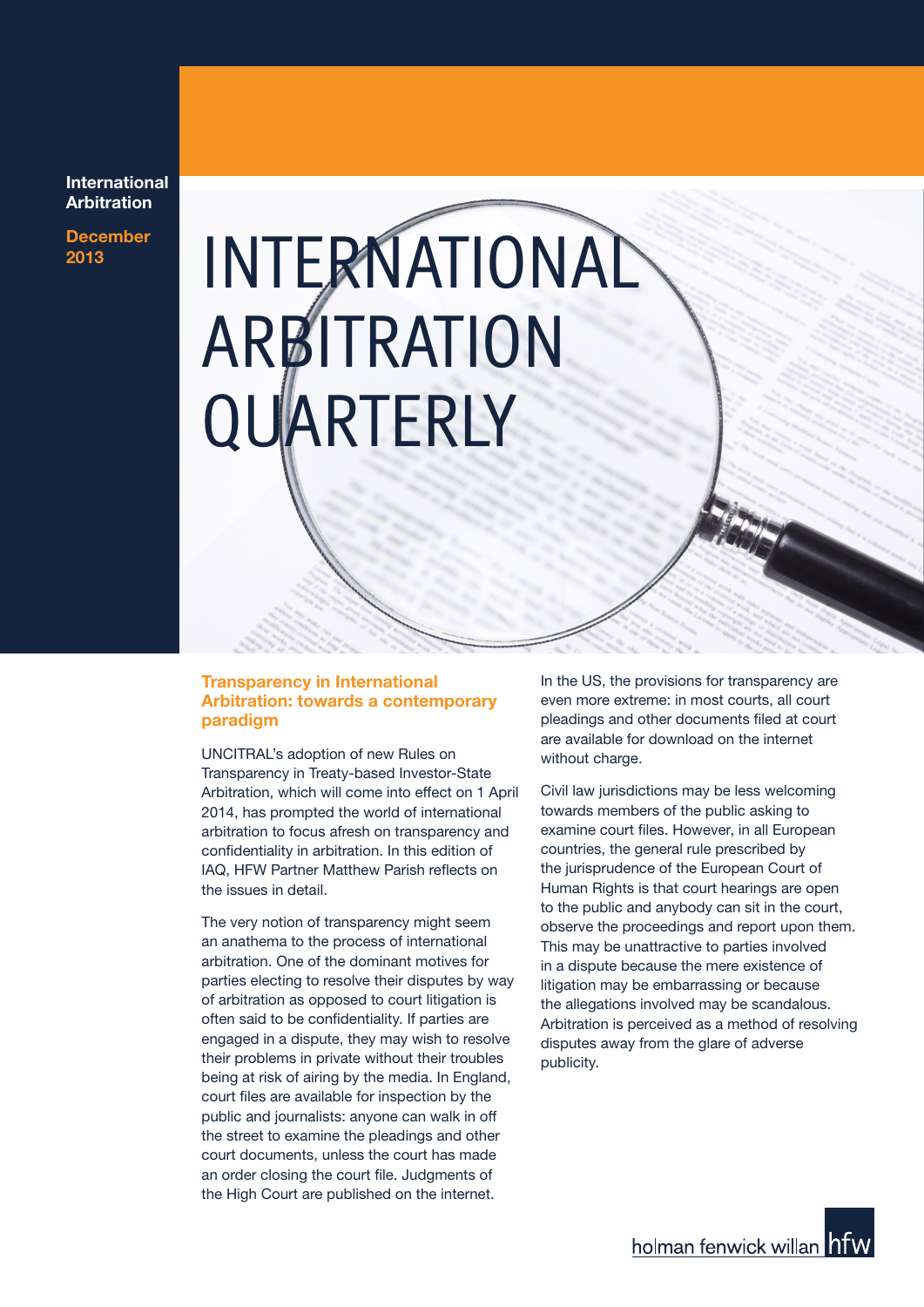

Arbitration is often said to be "confidential", but care should be taken over this term. Arbitration hearings are private; members of the public cannot walk into the hearing room and watch what is going on. A stranger cannot walk into the doors of the London Court of International Arbitration (LCIA) on Fleet Street and ask to examine their files. Arbitration awards are not routinely published. However, there are some exceptions. The International Chamber of Commerce has a journal of published and anonymised arbitral awards. ICSID, the World Bank arm that arbitrates disputes between investors and states, routinely publishes its awards provided that the parties to the dispute consent. If one or more of them does not consent, it publishes anonymised extracts nonetheless. There are other ways in which arbitration awards may be published. The University of Victoria, British Columbia, has kept a database of investment treaty arbitration awards accessible to the public on the internet without charge since 2004. Anyone can submit material to the site administrator for publication.

Confidentiality in arbitration proceedings is enshrined in law in some countries' legal systems but in practice it may prove difficult to enforce. In England there is no express reference to confidentiality of the arbitral process in statute, a theme echoed in many jurisdictions. The UNCITRAL Model Law on International Commercial Arbitration, upon which many countries' arbitration laws are based, contains no such provision either. Few institutional rules impose express obligations of confidentiality upon parties to an arbitral process, the LCIA perhaps being the most notable exception. Therefore in most jurisdictions, the notion of

Few institutional rules impose express obligations of confidentiality upon parties to an arbitral process, the LCIA perhaps being the most notable exception. Therefore in most jurisdictions, the notion of confidentiality of the international arbitral process – as opposed to its privacy – is a myth.

confidentiality of the international arbitral process – as opposed to its privacy – is a myth.

Privacy means that no information about the arbitration will be disclosed to the public unless one of the parties decides to disclose it. Confidentiality, by contrast, means that no information about the arbitration will be disclosed to the public unless *both* parties agree. Confidentiality entails that, in theory at least, one of the parties to the arbitral process can compel the other one not to publish arbitral documents or to disclose the existence, content or outcome of arbitral proceedings. In many jurisdictions, there is no legal obligation of confidentiality; just a *de facto* principle of privacy.

There is a theme within English case law that maintains the obligation of confidentiality notwithstanding the absence of a statutory underpinning. As a general rule, the English courts have seen confidentiality as an

implied term of the agreement to arbitrate; the principal case on the point is *Ali Shipping Corporation v Shipyard Trogir1* .

This seems a strange sort of implied term: why should it be inferred that the parties must have intended that arbitration proceedings be confidential when they entered into an arbitration agreement? Confidentiality is not the sole reason why parties arbitrate; other dominant motives may be neutrality of forum, avoiding home-town justice, and flexibility of procedure. It is not so essential a prerequisite for the international arbitral process that the parties must necessarily be assumed to have intended that arbitration be confidential.

The confidentiality obligation has been repudiated in Australia, the courts of that country recognising that it is essentially unenforceable. The problem is a practical one. Typically, revelation of a dispute is more embarrassing for one party than for another. If this is the case, then it may be more in one party's interests to procure a leak than the other. If a party wishes to publish the arbitral pleadings or documents created or disclosed in the course of the arbitration to the media, or to publish the arbitral award, or issue a press release about the course of the arbitration, it is very difficult to stop them. Many of these things happen as a matter of routine, even in a jurisdiction such as England in which arbitration proceedings are ostensibly confidential. In the contemporary era, disclosure of documents of this kind will typically take place by way of the internet. Soon their distribution will be so widespread that there is nothing any court or arbitral tribunal can do to prevent further dissemination. In theory a damages action might lie for breach of a duty of confidentiality;

. . . . . . . . . . . . . . . . . .

. . . . . . . . . . . . . . . .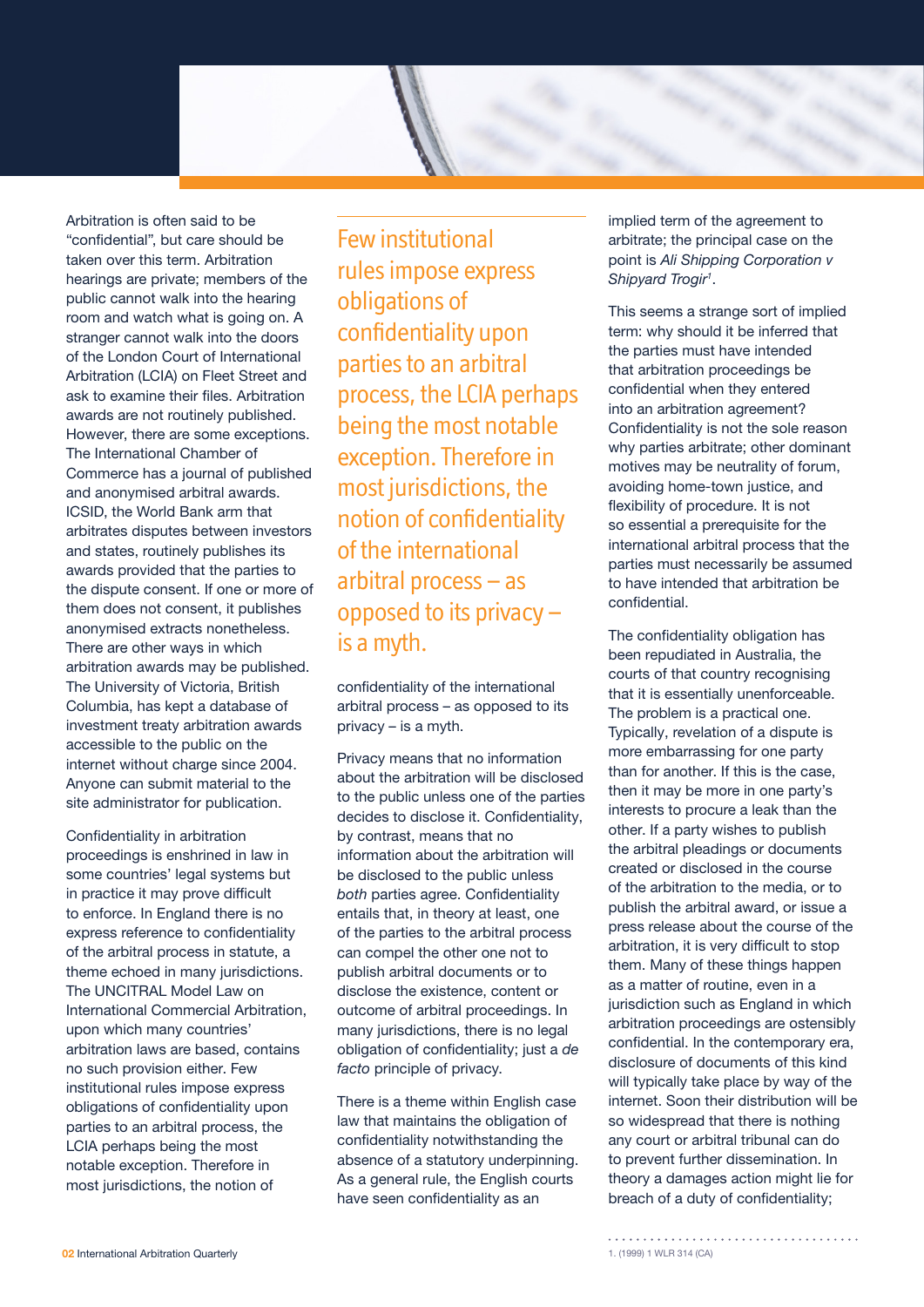but it is not clear what the losses might be. Cases where a causal link between disclosure of arbitration pleadings and actual financial losses can be established are few. Moreover establishing the identity of the culprit may be virtually impossible in the age of anonymised internet transmission.

In addition, there is a range of legitimate circumstances in which a right or obligation of disclosure might override a confidentiality obligation. In England there is a public interest defence to disclosure, the scope of which is unclear. Arbitration proceedings may legitimately be disclosed to foreign courts in connection with equivalent proceedings, where there are debates over *lis pendens, res judicata* and forum-shopping disputes. Appealing from an arbitration award to national courts is a common phenomenon in England and the United States. In the course of such an appeal, the parties to an arbitration and the substance of their dispute may become public.

The notion that arbitration is a confidential process has already been mostly eviscerated. If someone

Privacy means that no information about the arbitration will be disclosed to the public unless one of the parties decides to disclose it. Confidentiality, by contrast, means that no information about the arbitration will be disclosed to the public unless both parties agree.

becomes aware of arbitration proceedings and has access to the documents – whether this be litigant, lawyer, journalist or interested third party – the reality is that the proceedings can be straightforwardly publicised in a multiplicity of ways. One must have a starting point because the case files are locked away, but a journalist with a lead may easily dig out the existence of an arbitral process.

The public interest aspect of disclosure of international arbitral proceedings has recently taken a further turn with increasing scrutiny over the investor-state arbitration process. While not common knowledge outside rarefied legal circles, the world's sovereigns have signed a dense interrelated network of bilateral investment treaties under which host states grant to foreign investors the right to be treated in accordance with certain fundamental principles of international law. These rights typically include the rights not to have one's property expropriated without due process of law and adequate compensation; to be accorded fair and equitable treatment under the country's legal and administrative system; and to be granted the full protection of the law. These rights supervene upon a country's domestic legal system. The legal rights existing under investment treaties may override domestic laws, and they are enforced by arbitral tribunals. Therefore arbitrators may determine that a state's conduct towards an investor was an international legal wrong meriting an award of damages, notwithstanding that a domestic court in that country has (or would have) held it to be lawful.

An argument is often made that for arbitral tribunals to make determinations of this kind may

The notion that arbitration is a confidential process has already been mostly eviscerated. If someone becomes aware of arbitration proceedings and has access to the documents – whether this be litigant, lawyer, journalist or interested third party – the reality is that the proceedings can be straightforwardly publicised in a multiplicity of ways.

infringe upon states' sovereignty. That argument is of trite merit; every international treaty infringes to some extent upon domestic sovereignty. Nevertheless, international legal adjudication of the conduct of states is something that arguably, as a matter of public policy, should not be kept private and confidential. Where the parties to an arbitration are private commercial parties, one might argue that the way they may resolve their disputes is nobody's concern but their own. On the other hand, where the conduct of states – whose behaviour is mandatory in the effects upon its citizens, who are spending tax-payers' money to fund that behaviour, and whose decisionmaking procedures are the product of their domestic political procedures – is arguably always the subject of public interest and legitimate media scrutiny. The argument is therefore that the privacy conventionally